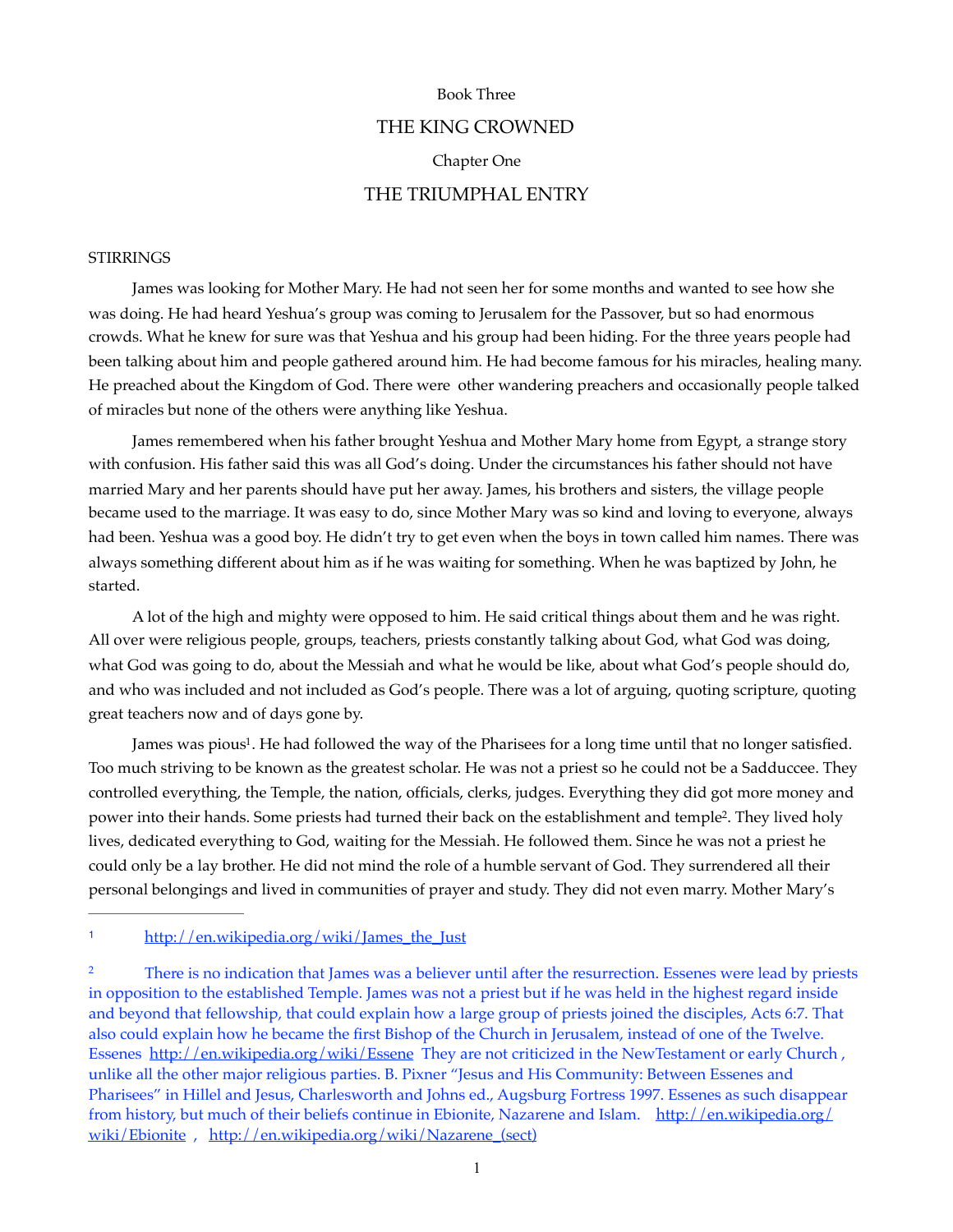nephew John had not either. He had lived totally for God, praying in the wilderness. Yeshua and James had not married. They were dedicated to God. James had become well know, not just among his own group, but among the people of Judea for his piety and devotion. They called him James the Righteous.

The Scriptures are full of commandments, statutes and ordinances, the will of God. His group did not want to come even near the edge of those rules, so they added others, a hedge around life so they would not inadvertently cross some line. The Pharisees had done the same, but they did to have so many rules. They were not as dedicated to being devout. Keeping rules made life seem righteous. James was aware that his dedication had attracted attention, inside the group and even among those outside. The outside of a man is not the same as the inside. He still was not at peace. So he tried to seek God in the midst of all the confusion.

Sometimes he thought Yeshua was doing the same. He was proclaiming a new way, maybe the oldest way, to seek, to find the Spirit of God, instead of more regulations on how to be right. Yeshua was more about the person and God. No matter, now he was a wanted man. The Sanhedrin had announced throughout the land, he was wanted for blasphemy - a death sentence. Mother Mary was with him. James had gotten an invitation to meet them in Bethany<sup>[3](#page-1-0)</sup>, the house of the master of the oil for the Temple.

<span id="page-1-4"></span>James walked by the oil press at the base of the Mount of Olives<sup>[4](#page-1-1)</sup>. Everywhere the hillside was packed. More people were moving in, people everywhere, cooking, talking, praying. You couldn't find space in the city, every corner, every roof top space was sold. The prime place to be was on the Mount of Olives. It looked right at the Temple. It was as if you were in the Temple courts. Passing Bethphage<sup>[5](#page-1-2)</sup> near the top of the hill, he met some of his brother's followers and asked about Yeshua and Mother Mary.

"The master and mother Mary are just behind. The master sent us to get a donkey from Bethphage. The master is going to the Temple. He wants to ride the donkey to the city."

<span id="page-1-7"></span><span id="page-1-6"></span><span id="page-1-5"></span>"How could he dare? He is wanted for blasphemy.["6](#page-1-3)

"We do not understand. He wants a donkey colt. One that has never been ridden."

"That can't be done. The donkey has to be broken for a rider. It will buck him off."

James went with them to get the donkey. There was objection when they untied it but when they said, "The master needs it," the owner let them take it.

#### THE MASTER COMES

They no sooner had the young donkey when the Master came with a crowd behind him. He had never seen Yeshua so happy, his face glowed with excitement. When he saw James, he ran to him and wrapped his arms around him, two strong men, brothers, delighted to see each other. Mother Mary was close behind, with a face of joy. It was so good to see her and embrace. They heard shouting behind them. "Miracle. Miracle. Praise God. Hallelujah. Messiah has come." Others added, "Prophet Yeshua from Nazareth who raised Lazarus from the dead." They turned to see what all the shouting was about.

<span id="page-1-0"></span>[http://en.wikipedia.org/wiki/Bethany\\_\(biblical\\_village](http://en.wikipedia.org/wiki/Bethany_(biblical_village)) [3](#page-1-4)

<span id="page-1-1"></span><sup>&</sup>lt;sup>[4](#page-1-5)</sup> http://en.wikipedia.org/wiki/Mount\_of\_Olives

<span id="page-1-2"></span>[<sup>5</sup>](#page-1-6) http://en.wikipedia.org/wiki/Bethphage

<span id="page-1-3"></span><sup>&</sup>lt;sup>[6](#page-1-7)</sup> Iohn 11:54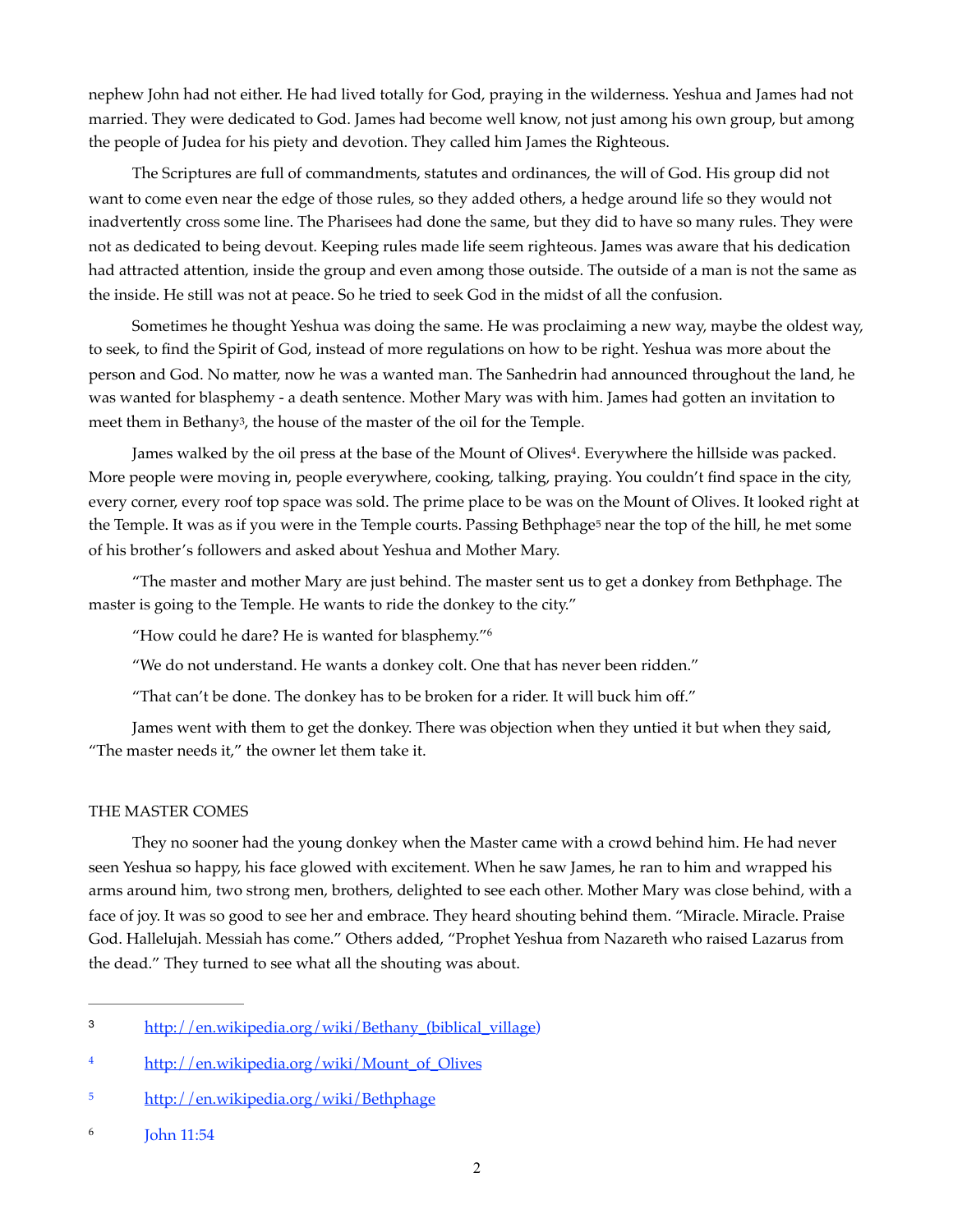Yeshua had mounted the donkey and was riding off. He was waving to everyone, with both hands. The donkey walked straight and tall, like on parade. The owner of the donkey started all the shouting and the people of Bethphage joined in with the crowd from Bethany. The whole parade was singing and shouting praises to God. Yeshua was waving to everyone as they passed down the Mount of Olives. There were tens of thousands camped on the hill as they passed among them. The children were the first to see the parade start and ran to spread the news. There wasn't anything else going on, so many just came for the entertainment.

The men on the Temple walls saw the parade coming down and sent a warning to the officials. They found t[h](#page-2-0)e High Prie[s](#page-2-1)t Joseph<sup>[7](#page-2-0)</sup> with his steward Malchus<sup>8</sup> inspecting the mosaics being installed in the Chamber of Hewn Stones<sup>[9](#page-2-2)</sup>. Most of the construction work was suspended for the feast days but this was inside a side building of the inner court.

<span id="page-2-9"></span><span id="page-2-8"></span><span id="page-2-7"></span>"Welcome, Your Holiness, welcome. This will be the most glorious chamber in the whole world."

"It should be. We serve the King of Heaven. The Lord of all the Earth. The Sanhedrin belong in such a place. It reflects the high privilege, the awesome responsibility, it is most serious, most glorious. May the Lord of all creation bless your work. May your skill and your endeavors bring praise and glory to the King of heaven. May the Messiah see the beauty you are creating and be pleased and honor you." He turned to the door and saw anxious faces.

<span id="page-2-10"></span>The High Priest joined the commander of the Temple guard, chief priests, many of the leadership looking out toward the Mount of Olives. They watched in shock and amazement at the enormous horde coming to them. As Yeshua passed the olive press<sup>[10](#page-2-3)</sup>, the rest of his followers joined in. Many of them had been fearful waiting there, worried about what would happen to Yeshua and themselves. They knew he was wanted. They had been hiding with him for weeks. He was leading them back to the lion's den, where they knew he would be caught.

<span id="page-2-13"></span><span id="page-2-12"></span><span id="page-2-11"></span>Yeshua headed for the Eastern Gate<sup>[11](#page-2-4)</sup> which led straight into the Temple courts<sup>12</sup>. It never crossed the minds of the guards at the gate to try to stop them. They saw a grown man clothed in a pure white robe<sup>[13](#page-2-6)</sup>, riding a little donkey surrounded by children. It was too strange to be frightened by. The hordes kept pouring up the

- <span id="page-2-4"></span>[11](#page-2-11) [http://en.wikipedia.org/wiki/Golden\\_Gate\\_\(Jerusalem](http://en.wikipedia.org/wiki/Golden_Gate_(Jerusalem)) [http://www.bible-history.com/](http://www.bible-history.com/jewishtemple/JEWISH_TEMPLEThe_Golden_Gate.htm) [jewishtemple/JEWISH\\_TEMPLEThe\\_Golden\\_Gate.htm](http://www.bible-history.com/jewishtemple/JEWISH_TEMPLEThe_Golden_Gate.htm)
- <span id="page-2-5"></span>[http://en.wikipedia.org/wiki/Second\\_Temple](http://en.wikipedia.org/wiki/Second_Temple) [http://en.wikipedia.org/wiki/Temple\\_Mount](http://en.wikipedia.org/wiki/Temple_Mount) [12](#page-2-12) [http://en.wikipedia.org/wiki/Temple\\_in\\_Jerusalem](http://en.wikipedia.org/wiki/Temple_in_Jerusalem)

<span id="page-2-0"></span>[<sup>7</sup>](#page-2-7) Caiaphas in the Gospels but his proper name was Joseph son of Caiaphas. [http://en.wikipedia.org/](http://en.wikipedia.org/wiki/Caiaphas) [wiki/Caiaphas](http://en.wikipedia.org/wiki/Caiaphas) <http://en.wikipedia.org/wiki/Nasi>

<span id="page-2-1"></span>Steward is the ranking assistant, not a lowly position. Secretary in our day can have a similar double [8](#page-2-8) meaning such as in Secretary of State.

<span id="page-2-2"></span><sup>&</sup>lt;sup>9</sup> [Chamber of Hewn Stones http://www.diggingwithdarren.com/blog/2011/02/23/temple-update](http://www.diggingwithdarren.com/blog/2011/02/23/temple-update-sanhedrin-chamber-of-hewn-stone-blueprints-revealed/) [sanhedrin-chamber-of-hewn-stone-blueprints-revealed/](http://www.diggingwithdarren.com/blog/2011/02/23/temple-update-sanhedrin-chamber-of-hewn-stone-blueprints-revealed/)

<span id="page-2-3"></span><sup>&</sup>lt;sup>10</sup> <http://en.wikipedia.org/wiki/Gethsemane> <http://www.newadvent.org/cathen/06540a.htm>The best I have seen is at <http://www.bib-arch.org/online-exclusives/easter-03.asp> "A Welcome Refuge: Inside the Cave of Gethsemane"

<span id="page-2-6"></span><sup>13</sup> [http://www.chabad.org/holidays/JewishNewYear/template\\_cdo/aid/4829/jewish/Wearing-](http://www.chabad.org/holidays/JewishNewYear/template_cdo/aid/4829/jewish/Wearing-White.htm) [White.htm](http://www.chabad.org/holidays/JewishNewYear/template_cdo/aid/4829/jewish/Wearing-White.htm) <http://en.wikipedia.org/wiki/Kittel>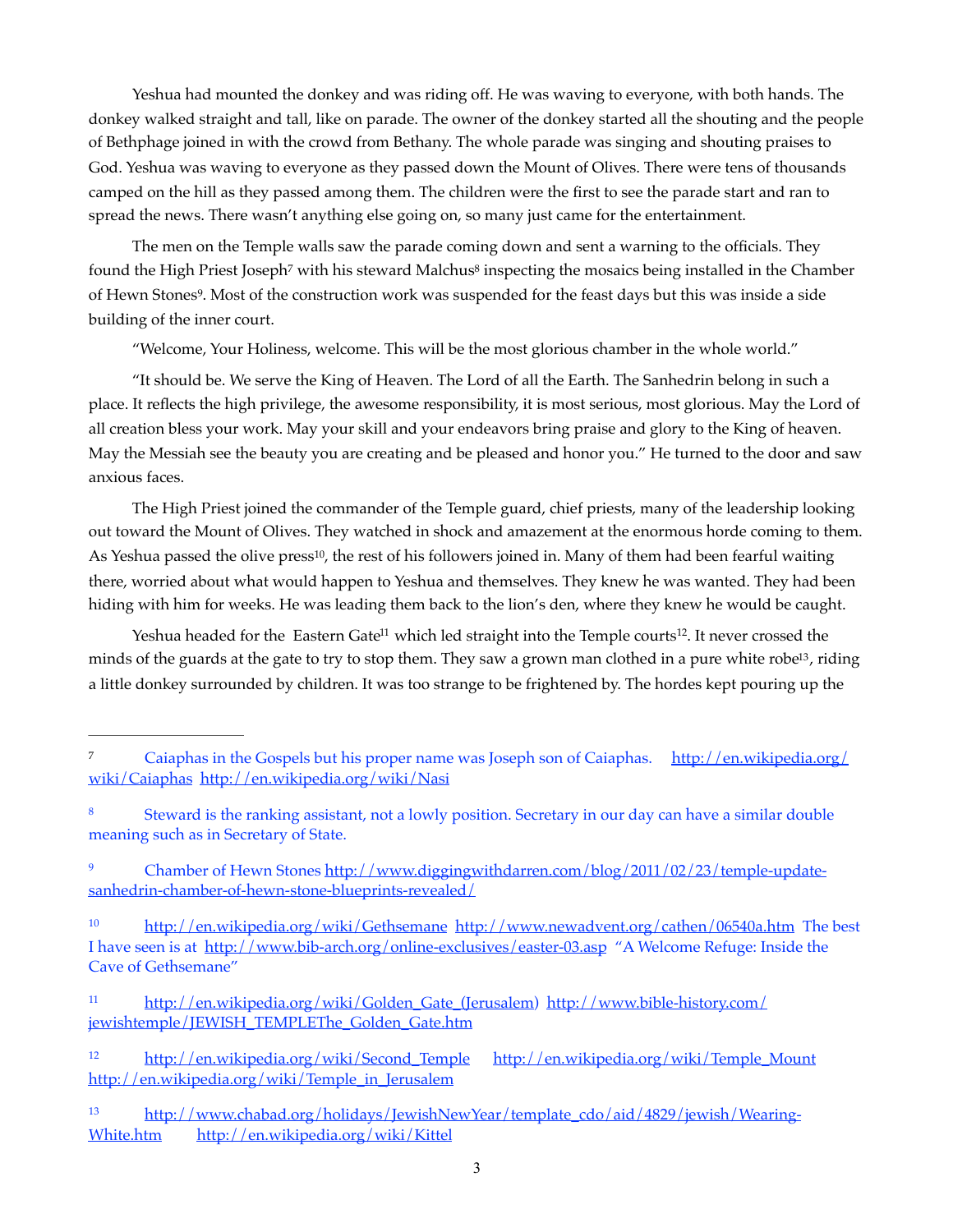<span id="page-3-9"></span><span id="page-3-8"></span>s[t](#page-3-0)airs from the gate. The High Priest and those with him climbed up to the roofs around the Women's Court<sup>[14](#page-3-0)</sup> to avoid the crush. It did not take very long to learn the identity of the leader. Yeshua! Yeshua of Nazareth was here! Here with an enormous horde of cheering supporters. The Sanhedrin had posted weeks before throughout the land that he was wanted for the charge of blasphemy[.](#page-3-1)<sup>[15](#page-3-1)</sup> He was to be executed. It was terrifying. He had boldly walked into the midst of the Temple surrounded by cheering throngs. What if he led that horde to come after them?

<span id="page-3-12"></span><span id="page-3-11"></span><span id="page-3-10"></span>All they could do was watch as Yeshua led the cheering throngs straight through the Middle Court at their feet. He saw them on the roof and waved at them. No one waved back. The horde surged behind him like ocean waves filling the court with many more following behind. There were many times more than ten thousand. All the time he was waving to them. He was like a long awaited redeemer, not like a conqueror. The High Priest and th[e](#page-3-3) Sanhedrin<sup>[16](#page-3-2)</sup>, everyone with them, were terrified. Would He continue through the Nicanor Gate<sup>17</sup> straight into the Temple<sup>[18](#page-3-4)</sup> itself. How far would he go? Would he enter the Holy of Holies? They watched as he mounted the great staircase to the Nicanor Gate and entered the Court of the Israelites. The Priests and Levites saw him comi[n](#page-3-5)g and made a line at the top of the steps on each side of the Duchan<sup>[19](#page-3-5)</sup> as if they would have been able to stop the hoar[d](#page-3-6). Yeshua stopped in front of the Duchan and prostrated<sup>[20](#page-3-6)</sup> before the Temple Doorway. All those behind him stopped also. This spread gradually though the horde. It seemed forever. When he finally rose, the cheers began afresh.

<span id="page-3-14"></span><span id="page-3-13"></span>He did not go forward into the Temple. He turned and went out the Singers Gate. The horde surged after him. It was like a royal inspection tour. The High Priest and those with him moved from roof top to roof top to keep Yeshua in sight. As he came around the corner of the Middle Court, he met the crowd still coming in the Eastern Gate. They joined in with the head of the crowd. He lead the hordes throughout the outer courts, around all the construction equipment and temporary structures. The southern end and western side had a great more to do, years of work. The area was just being cleared for the extension. He came to the place where animals were sold for sacrifices and the tables of the money changers. They watched him stop. It was far away and hard to see clearly. It looked like he was addressing them. He was waving his arms, the animals broke loose, began running all over, the tables were overturned and the merchants fled $21$ . His followers cheered.

<span id="page-3-15"></span><span id="page-3-0"></span>[http://www.bible-history.com/court-of-women/the\\_temple\\_treasury.html](http://www.bible-history.com/court-of-women/the_temple_treasury.html) [14](#page-3-8)

<span id="page-3-1"></span>[<sup>15</sup>](#page-3-9) **John 11:50-57** 

<span id="page-3-2"></span><http://en.wikipedia.org/wiki/Sanhedrin> [16](#page-3-10)

<span id="page-3-3"></span><sup>&</sup>lt;sup>17</sup> <http://www.ritmeyer.com/2010/12/14/the-beautiful-gate-of-the-temple/>

<span id="page-3-4"></span><sup>18</sup> <http://www.telegraph.co.uk/news/religion/4837608/Farmer-builds-model-of-Biblical-temple.html>

<span id="page-3-5"></span><sup>&</sup>lt;sup>[19](#page-3-13)</sup> Duchan, the central podium between the Nicanor Gate and the Door of the Temple page 140 Secrets of the Temple Mount / Updated and enlarged edition Leen & Kathleen Ritmeyer 2006 Biblical Archeology Society Washington DC.

<span id="page-3-6"></span>Edersheim from the Mishna has "distinction was made between bending the knees, bending the head, and falling prostrate on the ground. The latter was not deemed 'fit for every man, but only for such as knew themselves righteous men, like Joshua." The Temple: Its Ministry and Services Alfred Edersheim, Chapter 8 The Morning and the Evening Sacrifice http://philologos.org/ eb-ttms/temple08.htm

<span id="page-3-7"></span><sup>&</sup>lt;sup>21</sup> [http://en.wikipedia.org/wiki/Cleansing\\_of\\_the\\_Temple](http://en.wikipedia.org/wiki/Cleansing_of_the_Temple)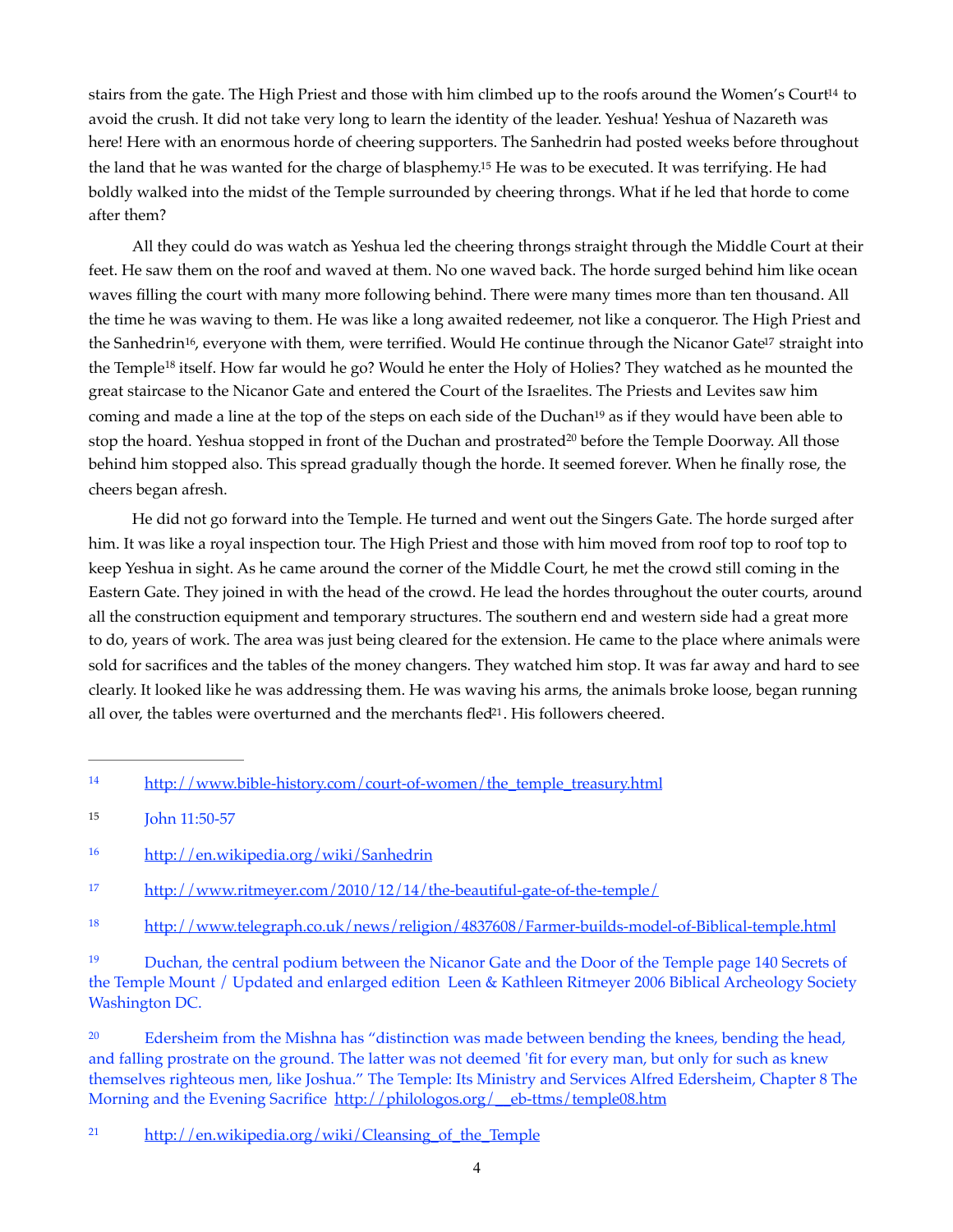<span id="page-4-8"></span><span id="page-4-7"></span>More and more of the leadership gathered around Joseph on the rooftops. The commander of the Judean Army, the commander of the Temple Guard, many of the chief priests and master levites were all there. The great teachers were not able to continue teaching in the courts of the Temple, joined in. The Roman cohort in the Tower of Antonia<sup>22</sup> sent [a](#page-4-0) m[e](#page-4-1)ssage to ask what was going on. It said the cohort at the Prefect's Palace<sup>23</sup> had also been put on notice. The High Priest Joseph talked with the military leaders. A Judean legion was available, the Temple Gate Keepers, Levites, counted a[s](#page-4-2) two auxiliary legions. There were two cohorts of Romans<sup>[24](#page-4-2)</sup> plus those that came with Herod Antipas<sup>25</sup>, Philip the Tetrarch<sup>26</sup> and Lysanias<sup>27</sup>[.](#page-4-5) They decided it would not be wise to try to use them now. The soldiers stationed on the frontiers and throughout the nation were already on alert because of the danger of raiders. They had already pulled in as many as possible for the Passover. Wait and see.

<span id="page-4-12"></span><span id="page-4-11"></span><span id="page-4-10"></span><span id="page-4-9"></span>As they were discussing how to handle the disturbance, Yeshua and his horde left the Temple and disbursed. They wondered what would happen next. While they were talking some came up. They said they met Yeshua when he came in the Eastern, Golden, Gate and challenged him about all the cheers. He said if the people weren't cheering the very stones would shout instead. Others said they challenged him on the way out, his mob acted like children. He challenged them back, saying, "Out of the mouth of babes and sucklings hast Thou founded strength.["](#page-4-6)<sup>[28](#page-4-6)</sup> They were stunned. He was acting like he thought he was the Messiah and the people were acting like they thought he was also. This was very dangerous. Every day more and more people were arriving to celebrate the Passover. He had to be stopped before he set himself up as the King, Lord, of all.

<span id="page-4-13"></span>BACK IN BETHANY

<span id="page-4-2"></span><sup>[24](#page-4-9)</sup> The records say Pilate had six cohorts, 3600, for the nation of near two million. They were on the edge of the Roman empire with warlike Parthian Empire to the east and raiding Arabian tribesmen. Herod Anitpas and Philip the Tetrarch would have each brought at least a ceremonial guard, perhaps a century. The Sanhedrin to control over a million volatile people could need at least if not more than a 6000 man legion and 12,000 man guard. When the Jews revolted in 70 AD, they were a serious challenge to three experienced Roman legions. Julius Wellhausen in "The Pharisees and the Sadducees". Macon: Mercer University Press. ISBN 9780865547292 reports that the Sadducees among other responsibilities in the Sanhedrin "Equipped and led the army" page 43. There is no documentation about the number and composition of that army. Paul L. Maier in "Pontius Pilate" ISBN-13: 9780825432965 reports page 56 "Jews throughout the Empire were exempt from military service". Page 57 Caesar granted that "no soldier could be raised or quartered in Judea". That infers that they had their own military under their own control.

- <span id="page-4-3"></span>[http://en.wikipedia.org/wiki/Herod\\_Antipas](http://en.wikipedia.org/wiki/Herod_Antipas) [25](#page-4-10)
- <span id="page-4-4"></span><sup>26</sup> [http://en.wikipedia.org/wiki/Herod\\_Philip\\_II](http://en.wikipedia.org/wiki/Herod_Philip_II)
- <span id="page-4-5"></span>27 <https://en.wikipedia.org/wiki/Lysanias>

<span id="page-4-0"></span><sup>&</sup>lt;sup>22</sup> [http://en.wikipedia.org/wiki/Tower\\_of\\_Antonia](http://en.wikipedia.org/wiki/Tower_of_Antonia)

<span id="page-4-1"></span> $\frac{23}{2}$  $\frac{23}{2}$  $\frac{23}{2}$  [http://en.wikipedia.org/wiki/Herod%27s\\_Palace\\_\(Jerusalem](http://en.wikipedia.org/wiki/Herod%27s_Palace_(Jerusalem)) Israel National Museum has a video of a CG model at <http://www.youtube.com/embed/npH3IA1binc>

<span id="page-4-6"></span><sup>&</sup>lt;sup>[28](#page-4-13)</sup> Psalm 8:2 JPS They knew the rest of the Psalm. He was claiming to be the Lord and they were his enemies.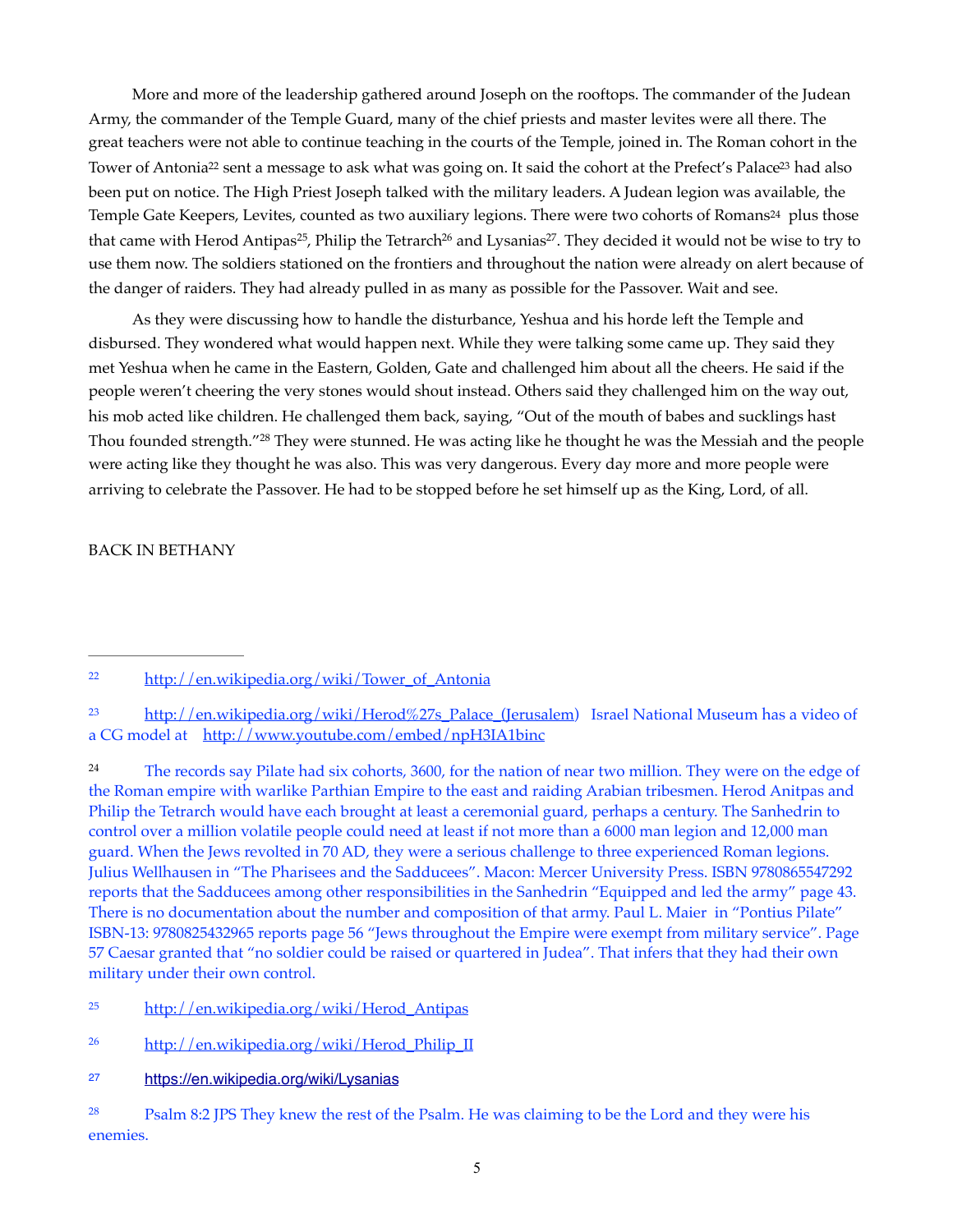<span id="page-5-4"></span><span id="page-5-3"></span>James was exhausted, excited, confused. He talked with Joseph BarSabas<sup>[29](#page-5-0)</sup>. What was going on? Why was Yeshua wanted for blasphemy? Joseph wasn't one of the twelve disciples. He was in the next group, close [s](#page-5-1)upporters. He and Mattias<sup>[30](#page-5-1)</sup> had been with Yeshua from the first miracle at the wedding at Cana. It had taken him quite a while to decide he wanted to be a follower. Yeshua had been patient and let him take his own time. There had been a number of followers, some became disillusioned and left, others came in. Many local Galileans would go back to plant or harvest, so they could afford to be with him. As they traveled around, people would give them gifts, money, food. That was all shared. At times there was not enough. There were some wealthy, prominent supporters but there were limits to what they could do.

About three hundred were with them now. Most camped by the oil press, it was just about the best place to be, if you weren't in a house. Mother Mary, the unescorted women, and some others were staying at Lazarus's home in Bethany. The master had raised Lazarus from the tomb. He had been dead for four days. He was well known to all in power, rich, well liked, and pious. He and his sisters Mary and Martha had been friends of Yeshua for a long time. He arranged for the oil press to be reserved for Yeshua.

James had heard most of that,"But why is he wanted for blasphemy? They want to execute him? What did he do?"

"It does not make sense. We are not sure. What we know is that after Lazarus was raised from the dead<sup>[31](#page-5-2)</sup>, which created enormous stir, the Sanhedrin announced he was wanted. It felt to us as if they were so upset he raised Lazarus, they had to kill him."

<span id="page-5-5"></span>"But Lazarus was one of them."

"Maybe that made it worse. He raised some from the dead in Galilee, but they were far away and unimportant. They could be overlooked as wild stories. They knew Lazarus. They knew he was terribly sick. They had been to his burial. They could not, not see."

"Unbelievable. You would think they would have wanted to come close to him. They claim to be servants of God, when they meet someone with the power of God, they want to eliminate him. What is going to happen now?"

"We don't know. He is very hard to understand at times. It is why it took me a long time to accept him. He speaks in parables. Simple on the surface but containing deep truths. He is like a parable himself, simple on the outside but concealing great depths within."

"I watched my little brother grow up. He has always been like that. I'm not sure even Mother Mary understands him. I have many questions."

## PLANS ARE MADE

On the roof tops the High Priest, almost all of the Sanhedrin and many others had watched and despaired. They were relieved when Yeshua left. There had been no trouble. That did not mean there would be no trouble later. They had to find a way to seize him when the crowds were not around. The military did not think they

<span id="page-5-0"></span><sup>&</sup>lt;sup>[29](#page-5-3)</sup> http://en.wikipedia.org/wiki/Joseph\_of\_Barsabas

<span id="page-5-1"></span><sup>30</sup>http://en.wikipedia.org/wiki/Saint\_Matthias

<span id="page-5-2"></span><sup>&</sup>lt;sup>31</sup> [http://en.wikipedia.org/wiki/Lazarus\\_of\\_Bethany](http://en.wikipedia.org/wiki/Lazarus_of_Bethany)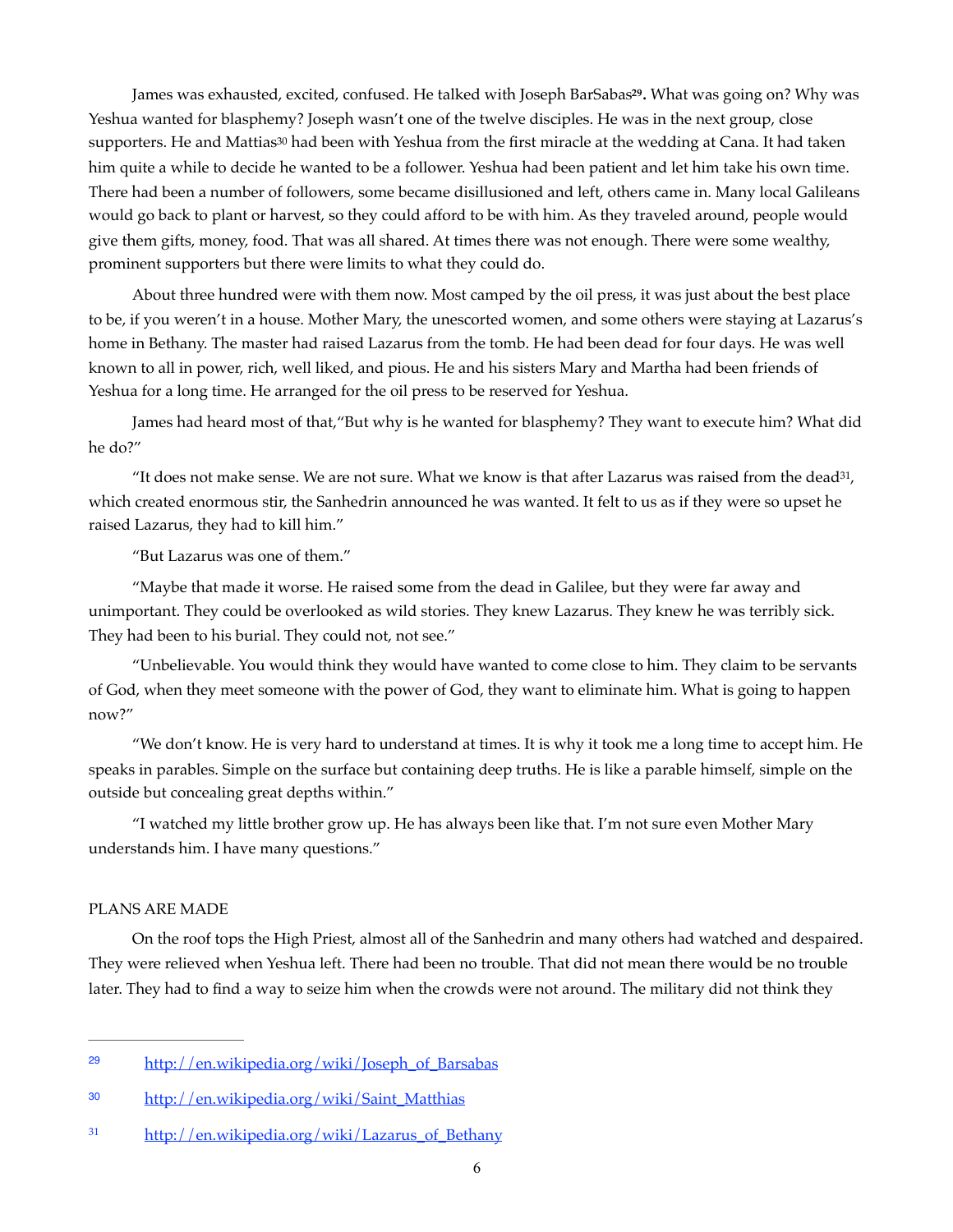could get to him in Bethany before he was warned to flee or to bring him back through the crowd camped on the Mount. Nearly every man there had a knife and there would be a number of swords as well.

They deputized men, scribes, pharisees, as many different groups, Chief Priests, priests, Levites, as they could find, to listen to what he was teaching, to try to catch him in falsehoods. They posted all the guards they could to surround his listeners to discourage and warn people away. Others were charged to identify and talk with his followers, his supporters. They wanted to know who they were.

The treasurer reported on the financial loss from when the animal sellers and money changers were driven out. They did not want to return until Yeshua was gone. They had set up for business below, outside the Temple gates where it was already overcrowded. The priests in charge of pre-inspecting animals for purity had not been able to come up with a good alternative. They would not be able to charge for the space or for the preinspection. It meant the loss of a good amount of income for those priests and they wanted to be compensated. The merchants wanted to be compensated as well.

## PILGRIMS

<span id="page-6-10"></span><span id="page-6-9"></span><span id="page-6-8"></span><span id="page-6-7"></span><span id="page-6-6"></span>Pilgrims were coming from all over the diaspora. For some from far away, Margiana<sup>[32](#page-6-0)</sup>, Cochin<sup>33</sup>, Ethiopi[a](#page-6-2)<sup>[34](#page-6-2)</sup> it was a once in a life time event. The whole trip could take two years. Contingents came from Hispania and Gaul. Areas closer to Jerusalem had shorter trips and greater numbers. Alexandria, Antioch and even P[a](#page-6-3)rthia<[s](#page-6-4)up>[35](#page-6-3)</sup> provided even more . Most Gallileans and Judeans came for all three required festivals<sup>36</sup> every year. They would bring not only their own supplies but also fish, oil, grain, fuel, fodder and much more to sell. All around the city was a great market fair.

<span id="page-6-11"></span>Inside the city every room, rooftop and alcove was rented. The great Priestly houses only had room for the highest ranking visitors. All over the city were guest houses owned by distant cities and synagogs for their own people<sup>[37](#page-6-5)</sup>. Each day more caravans arrived from every direction. The surrounding countryside for a long distance was covered with camps. The winter rains were over, so many only had curtains around to provide privacy for

<span id="page-6-0"></span> $32$  <http://en.wikipedia.org/wiki/Margu> The Islamic Hajj was much smaller until recently. [http://](http://en.wikipedia.org/wiki/Hajj) [en.wikipedia.org/wiki/Hajj](http://en.wikipedia.org/wiki/Hajj) The great Hindu festival is much larger with peak days of 20 million [http://](http://en.wikipedia.org/wiki/Kumbh_Mela) [en.wikipedia.org/wiki/Kumbh\\_Mela](http://en.wikipedia.org/wiki/Kumbh_Mela) There is an excellent article describing the conditions and organization in Smithsonian, September 2013 The Ephemeral City by Tom Downey.

<span id="page-6-1"></span><http://en.wikipedia.org/wiki/Cochin> [33](#page-6-7)

<span id="page-6-2"></span><sup>&</sup>lt;sup>34</sup> <http://www.jewishfederations.org/page.aspx?id=791> [http://en.wikipedia.org/wiki/Beta\\_Israel](http://en.wikipedia.org/wiki/Beta_Israel) Acts 8:26-40 [http://en.wikipedia.org/wiki/Kingdom\\_of\\_Kush](http://en.wikipedia.org/wiki/Kingdom_of_Kush) [http://en.wikipedia.org/wiki/Aksumite\\_Empire](http://en.wikipedia.org/wiki/Aksumite_Empire)

<span id="page-6-3"></span><sup>&</sup>lt;sup>35</sup> <http://en.wikipedia.org/wiki/Ctesiphon> [http://en.wikipedia.org/wiki/Parthian\\_Empire](http://en.wikipedia.org/wiki/Parthian_Empire)

<span id="page-6-4"></span><sup>&</sup>lt;sup>36</sup> [http://en.wikipedia.org/wiki/Three\\_Pilgrimage\\_Festivals](http://en.wikipedia.org/wiki/Three_Pilgrimage_Festivals) [Three Pilgrimage Festivals](http://en.wikipedia.org/wiki/Three_Pilgrimage_Festivals) refers to Passover, Shavuot - Pentecost and Sukkot.

<span id="page-6-5"></span><sup>&</sup>lt;sup>37</sup> Guest house dedication<http://www.jerusalemperspective.com/2396/> There were four hundred and eighty synagogues in Jerusalem.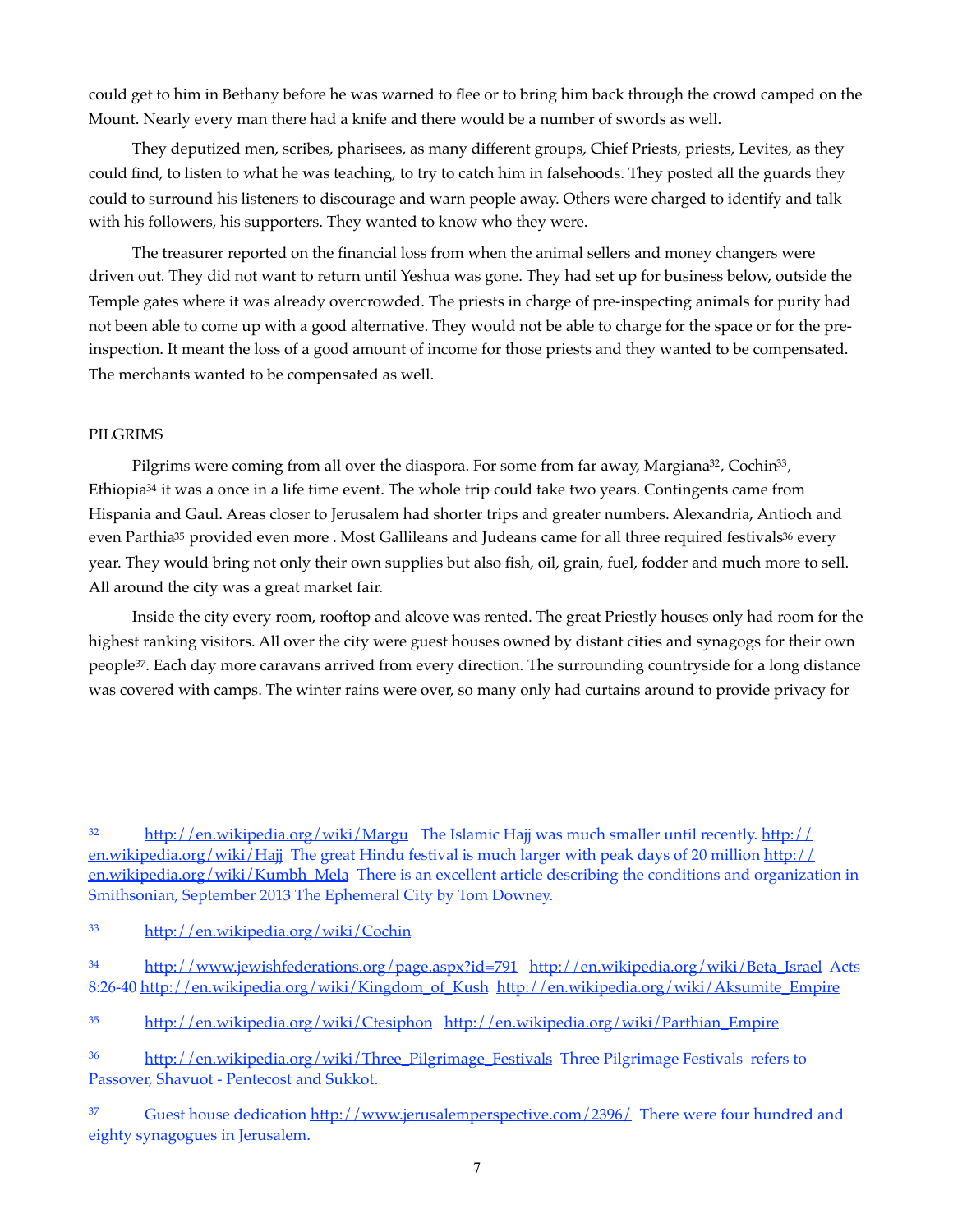<span id="page-7-4"></span>the women[.](#page-7-0) The cisterns and pools were full, their gates open. There was water enough for all.<sup>[38](#page-7-0)</sup> The aqueducts, brooks and sewers ran full to carry waste away.

The next Pilgrim festival, Shavuot, was in seven weeks, just after spring harvest. Most of the people, nearby went home and then returned. Many of the visitors from afar remained, some even stayed until early fall for Sukkot. Only the palace of the Roman Procurator, Herod's great double palace, was near empty. The Procurator needed only a small part of the northern palace and permitted Herod Anitpas and Philip the Tetrarch to share the southern palace. They were not allowed to use the great gate and central plaza, just the small side gate. It reminded them who was in control while they lived in Herodian luxury.

## THE WORK MUST GO ON

While the High Priest and his party were on the roof top, the Chief Priest working with the builders came with his assistants. They wanted to make sure the High Priest was satisfied with the readiness of the buildings and courts for the Passover and discuss future plans. They had stopped all the construction and moved everything they could out of the way. The goal was to expand the area for more people but the work reduced the space. Before they began there was room for over 100,000. They would have space for 250,000 at the end. Now they were close to 175,000 but that was cut up by the temporary buildings and construction equipment. There wer[e](#page-7-1) less than 1000 men working inside buildings. That meant 17,000 of the work force<sup>[39](#page-7-1)</sup> were available to help during Passover. The High Priest asked if they had all been assigned to the various Houses of the Priests and divisions of Levites. All were except for about 500 who lived far away and were still working at the most distant quarries.

<span id="page-7-7"></span><span id="page-7-6"></span><span id="page-7-5"></span>They wanted to inform the High Priest of a future possibility. It took longer to do the fill than to build the walls. It had not been very many years since they finished the fill and paved behind the northern wall. If on the southern side, they put in vaults<sup>[40](#page-7-2)</sup> instead of fill, it would save time. The huge void could be useful, a cistern or storage space. Part of the Hasmonean<sup>[41](#page-7-3)</sup> Wall on the south could be pulled down, the fill reused. The High Priest asked if they had acquired all the property needed for the southern wall and entry plaza? He was told they still were talking with the House of Ishmael. They insisted on far more than the property was worth. They wanted enough to build the grandest house of all and to be closest to the Triple Gate. Their servants had attacked the men who offered them too little.

The High Priest said, "When the retaining wall has cut off their house and the fill begins to crowd in, they will be more willing to take what they can." He added, "You talked about building vaults under the southern

<span id="page-7-0"></span><sup>&</sup>lt;sup>38</sup> <http://www.romanaqueducts.info/aquasite/index.html> Private homes had their own cisterns. There is not a great need for public water. Gihon and aqueducts supply enough water for base population of 200,000 without using the pools and cisterns on the Temple mount.

<span id="page-7-1"></span><sup>&</sup>lt;sup>[39](#page-7-5)</sup> Josephus Antiquities of the Jews - Book XX Chapter 9, 7. And now it was that the temple was finished. So when the people saw that the workmen were unemployed, who were above eighteen thousand [http://](http://www.ccel.org/j/josephus/works/ant-20.htm) [www.ccel.org/j/josephus/works/ant-20.htm](http://www.ccel.org/j/josephus/works/ant-20.htm)

<span id="page-7-2"></span><sup>40</sup> [http://en.wikipedia.org/wiki/Solomon%27s\\_Stables](http://en.wikipedia.org/wiki/Solomon%27s_Stables)

<span id="page-7-3"></span><sup>&</sup>lt;sup>41</sup> <http://en.wikipedia.org/wiki/Hasmonean> The best illustration of the retaining walls is by Ritmeyer <http://store.ritmeyer.com/node/161>.Or at ritmeyer.com/wp-content/uploads/2007/04/devtm.jpg Unfortunately it is not free and I do not know anything else similar.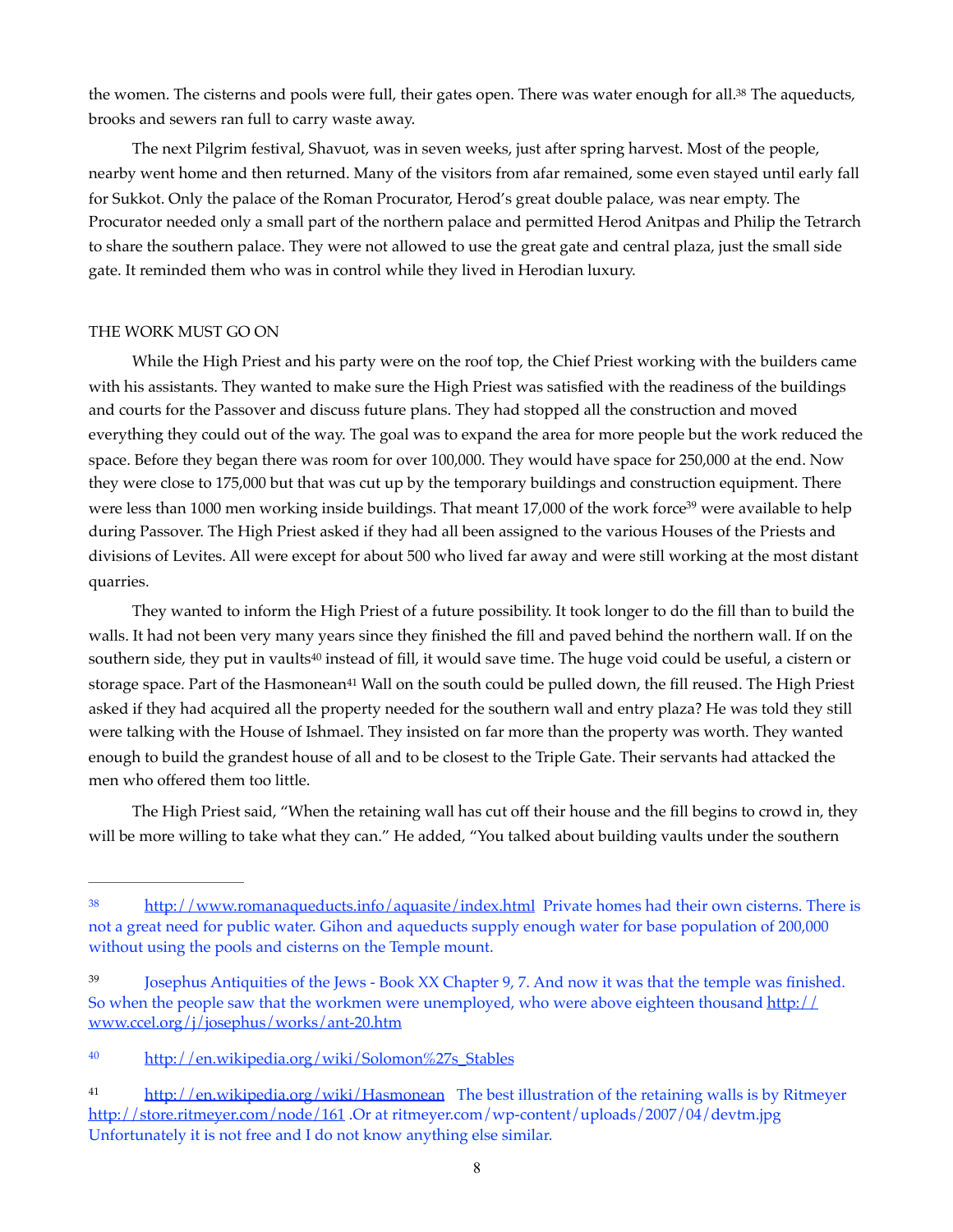end. Could you use vaults to extend the northern court over the Pool of Israel? Someday we will need that space too."

They joked, "When Messiah comes how will there be room for the whole world?"

The High Priest asked if they could move most of the temporary work spaces to the northern wall. They were in the way. They said they would love to. There were constant serious arguments with the Priests and Levites, fighting even. They asked Joseph to give the command. He refused. "No, better for me and for you, if the order comes from the builders. I can deflect the complaint in the Sanhedrin better if they are against you than if they are against me."

The Passover celebration drew the greatest crowds of the three pilgrimage festivals, even though they were all required. Tremendous preparation and work was needed to accommodate all the people and provide for all their needs. The High Priest had to manage the competitive contentious groups involved.

"Your Holiness, Excellency, may you rejoice in the bountiful blessings of God."

<span id="page-8-1"></span>"Greetings. How is the House of Boethu[s42](#page-8-0)? Are all your people prepared for the great festival?"

"Of course, everyone and everything is well in hand. We will do our part perfectly."

"As I expected. The House of Boethus always is impressive. What brings you to me at this time? Is there something more you need from me?"

"Your Holiness, what we need is to be treated properly, fairly, according to the will of the righteous God."

"Certainly, it is our desire to always giver proper consideration for all your labors for the Almighty One."

"Each year more pilgrims come to celebrate, bringing offerings the the Temple and their lambs."

"Continue, what does that mean for your house? You have more lambskins to prepare and sell. Each year you have more revenue."

"Each year we have more work. It means more of us need to be supported."

"What is the solution that you have in mind?"

"We merit an increase of the amount distributed from the offerings to the Temple."

"When there is an increase available it is apportioned to each house. You receive as the other houses receive."

"We are expecting an extra two thousand shekels over that to meet our expenses."

"And from which house am I to take this from? The House of Boethus has opposed me at every turn. What reason is there for me to agree? Are you going to become regular supporters of the High Priest?"

"Your Holiness, you know we have only sought what is best for the Temple. We have never been opposed to the House of Annas personally."

"So. From which house am I to take this two thousand shekels? Or from all of them? I will not injure the houses that support the plans for the Temple."

"The House of Ishmael has been outspoken, leading opposition, to the proposals of the House of Annas."

"True, it may be possible to transfer one thousand shekels from their account to the House of Boethus."

<span id="page-8-0"></span><sup>&</sup>lt;sup>42</sup> Great Houses of the Priesthood [http://en.wikipedia.org/wiki/Abba\\_Saul\\_ben\\_Batnit](http://en.wikipedia.org/wiki/Abba_Saul_ben_Batnit)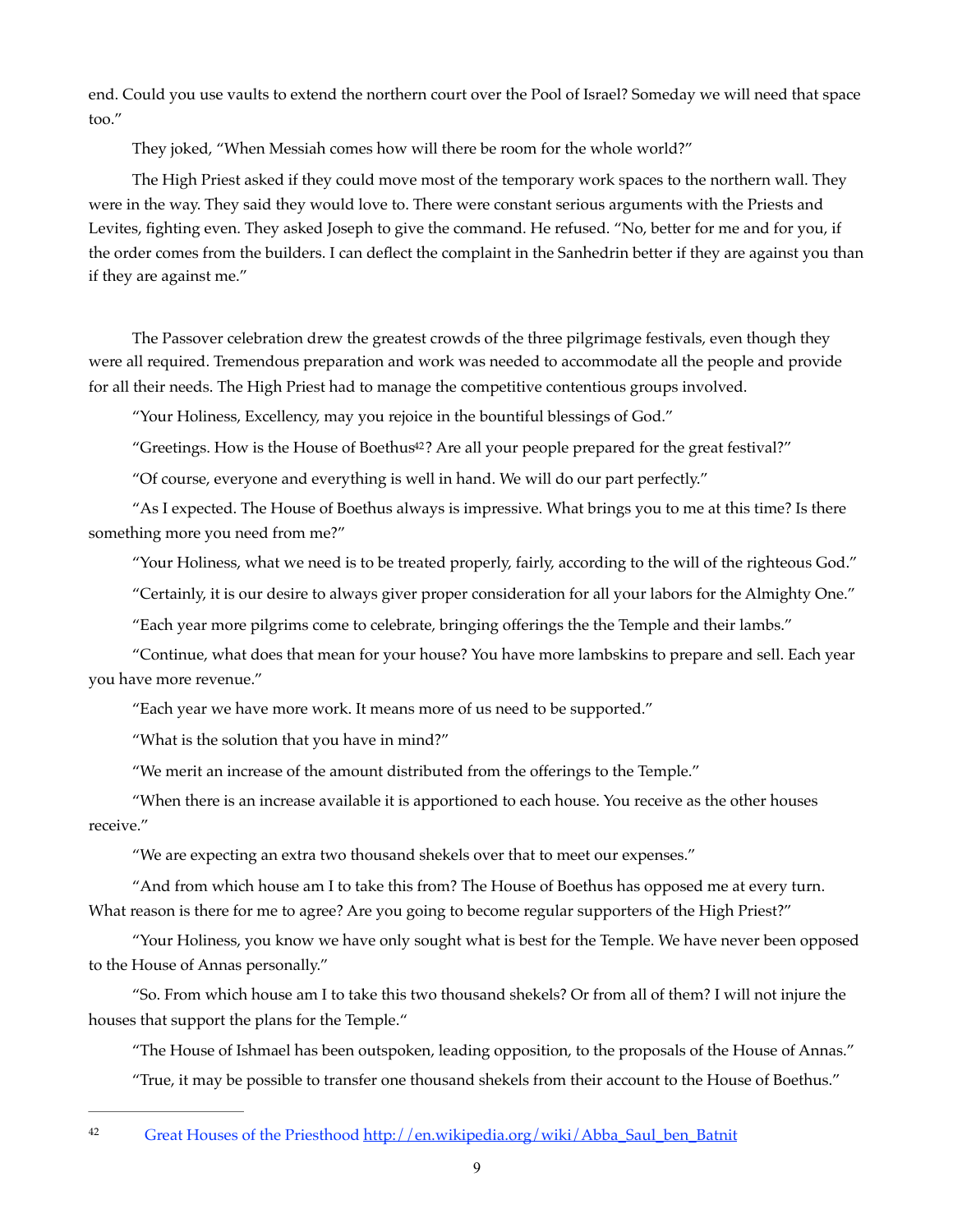"That is the smallest amount we could manage. It will be a great disappointment to my house. I hope it will not lead to further unhappiness for my family."

"Agreed! It would be wise to make sure your house will rejoice at the generosity it has been shown. Oh, and very important, you are to tell the House of Ishmael that it was your suggestion that the one thousand shekels were taken out of their account." Joseph turned to the deputy of the treasurer and gave him the order for the adjustment to be made.

Shortly after, Malchus asked him why he agreed to this. It would only lead to more trouble. The High Priest said trouble was always coming from those houses. He expected the House of Ismael would be told it was his idea and they would come back to him with anger. He turned to those standing nearby and asked if they heard clearly who suggested the monies be taken from the House of Ishmael. All five affirmed they had heard. Privately, quietly, he continued to Malchus, if the House of Ishmael attacked him, he would take back the thousand shekels from Boethus and an extra two thousand for lying about him.

Malchus said, they will all hate you and oppose you. Joseph answered, "They do now. So it will not be worse. Those who support me will be rewarded. Boethus and Ishmael boast they are against me. They cannot admit, they are wrong. They will reduce the support for their marginal members. The leaders will not suffer. Those who look on will see and consider, it is best to support the House of Annas."

## A PAUSE

<span id="page-9-1"></span>The High Priest was working, discussing more details of the coming celebration when his father in law Anna[s](#page-9-0)<sup>[43](#page-9-0)</sup> came in. A servant followed him with food and wine. After they greeted one another, Annas asked the men to be excused for a while so they could talk.

"Joseph, I have been concerned about you. You are working too hard. From early in the morning till late at night. I have watched you. At the prayers, you can barely listen and join in. You are whispering to men coming and going by you. Take a rest. I have brought something for you to eat. Relax for a little while."

"There is so much to do. My head is spinning. Everyone comes to me with questions, matters I have to decide."

"There are heads of houses, leaders of divisions. They have the authority to decide, to act. Tell them to meet their responsibilities. They give you what they do not want to be criticized for. They know no matter what there will be complaints. Let the complaints fall on their heads not your own."

"In the middle of all of this we have this Yeshua of Nazareth to deal with."

"He is insulting us. He called us hypocrites. He will destroy us."

"Some say he will bring destruction on the whole nation. The crowds around him may riot."

"Crowds are sheep. They look to leaders. When Yeshua is cut down, who will they have to follow? We are the leadership God Almighty had established. There is no one else they will follow. They will not follow the Zealots or the Essenes. The crowds will know they went too far about Yeshua and we had to act to save them from themselves."

"We need to be very careful, very wise."

<span id="page-9-0"></span><sup>&</sup>lt;sup>43</sup> <http://en.wikipedia.org/wiki/Annas> His five sons and son-in-law all served turns as High Priest.